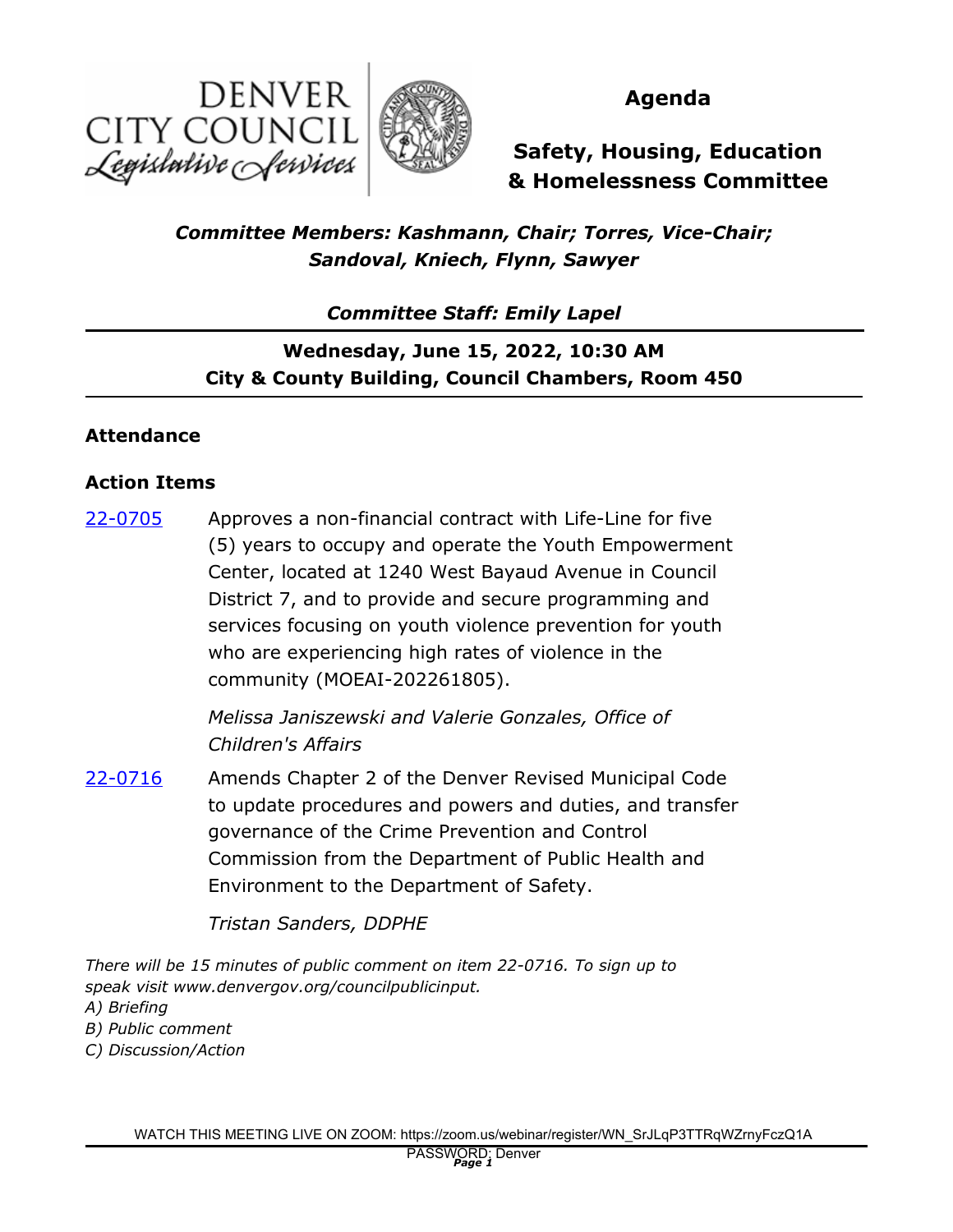## **Agenda Safety, Housing, Education & Homelessness Committee Wednesday, June 15, 2022**

### **Consent Items**

- Amends a contract with Bayaud Enterprises, Inc. to add \$384,985 for a new contract total of \$1,154,955 and one year for a new end date of 6-30-2023 to continue providing intensive case management services to assist Colorado Works (CW)/Temporary Assistance for Needy Families (TANF) participants to gain employment, educational opportunities, or connection to services (SOCSV-202054939-03, SOCSV-202262903-03). [22-0693](http://denver.legistar.com/gateway.aspx?m=l&id=/matter.aspx?key=21760)
- Approves a grant agreement with the State of Colorado Department of Human Services, Division of Youth Services for \$1,599,578.17 and through 6-30-2023 for detention screening and pre-trial release services for youth in the 2nd Judicial District (SAFTY-202263432). [22-0695](http://denver.legistar.com/gateway.aspx?m=l&id=/matter.aspx?key=21762)
- Amends a grant agreement with the United States Department of Health & Human Services (DHHS) to add \$356,417 in funding for a new total of \$13,029,096 to cover Cost of Living Adjustments (COLA) and Quality Improvement (QI) programming at our Head Start and Early Head Start delegate agencies (MOEAI-202261731). [22-0702](http://denver.legistar.com/gateway.aspx?m=l&id=/matter.aspx?key=21769)
- Amends an intergovernmental agreement with University of Colorado Hospital Authority (UCHA) by adding \$324,700 for a new total of \$1,425,314 and one year for a new end date of 2-28-2023 for medical case management, mental health, substance abuse outpatient care, outpatient/ambulatory health and early intervention services to individuals living with HIV/AIDS in the Denver Transitional Grant Area, citywide (202262927-02). [22-0711](http://denver.legistar.com/gateway.aspx?m=l&id=/matter.aspx?key=21778)